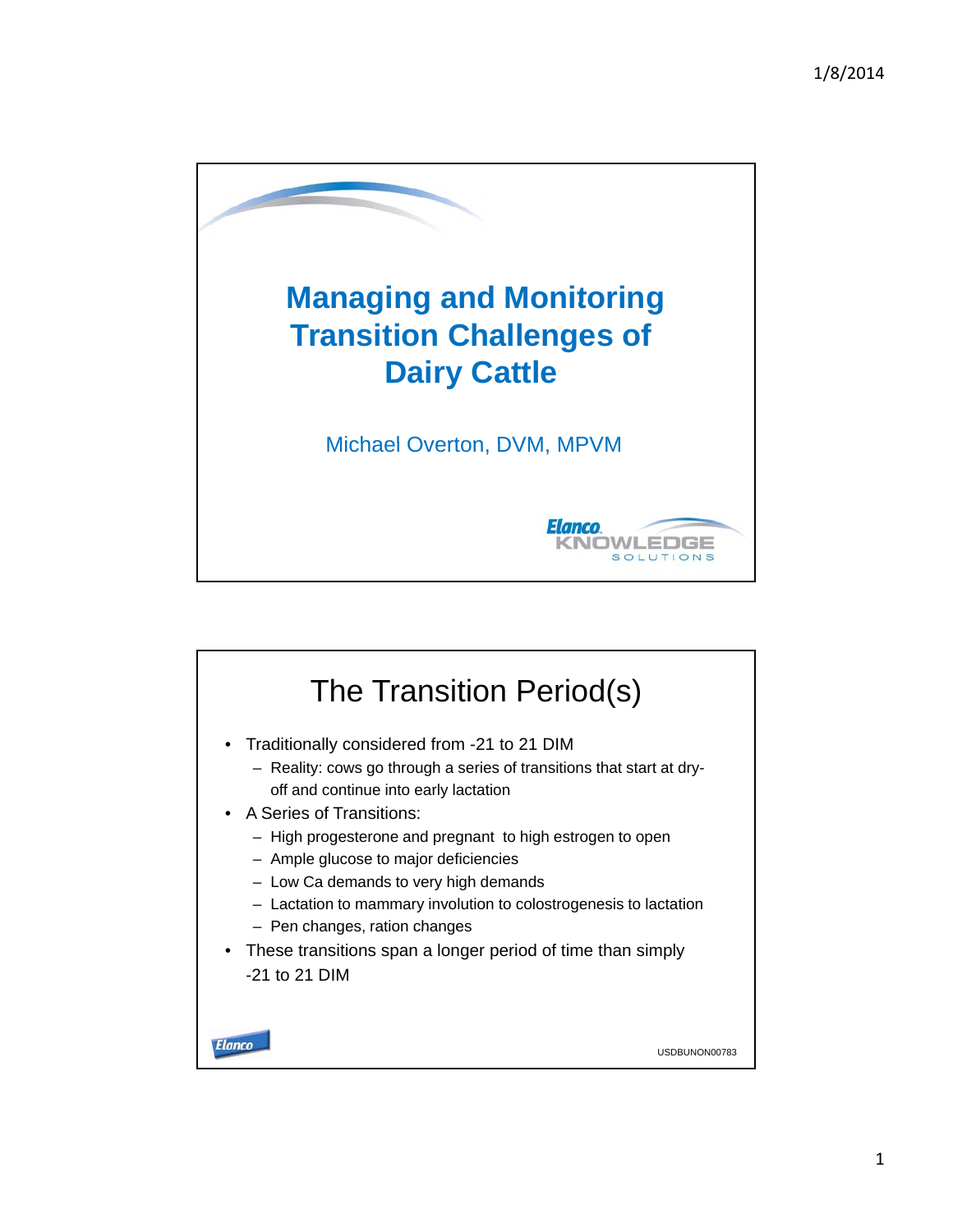

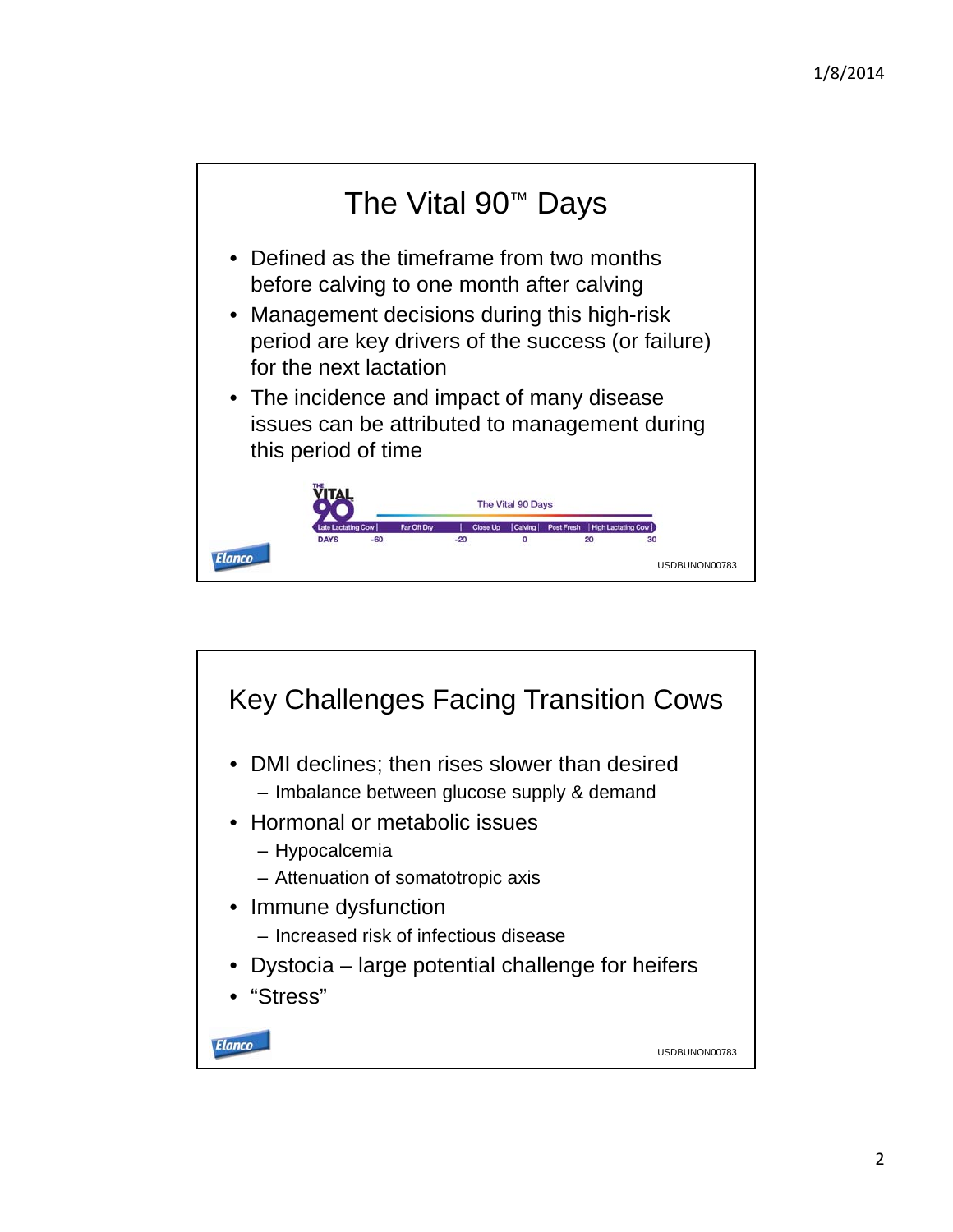

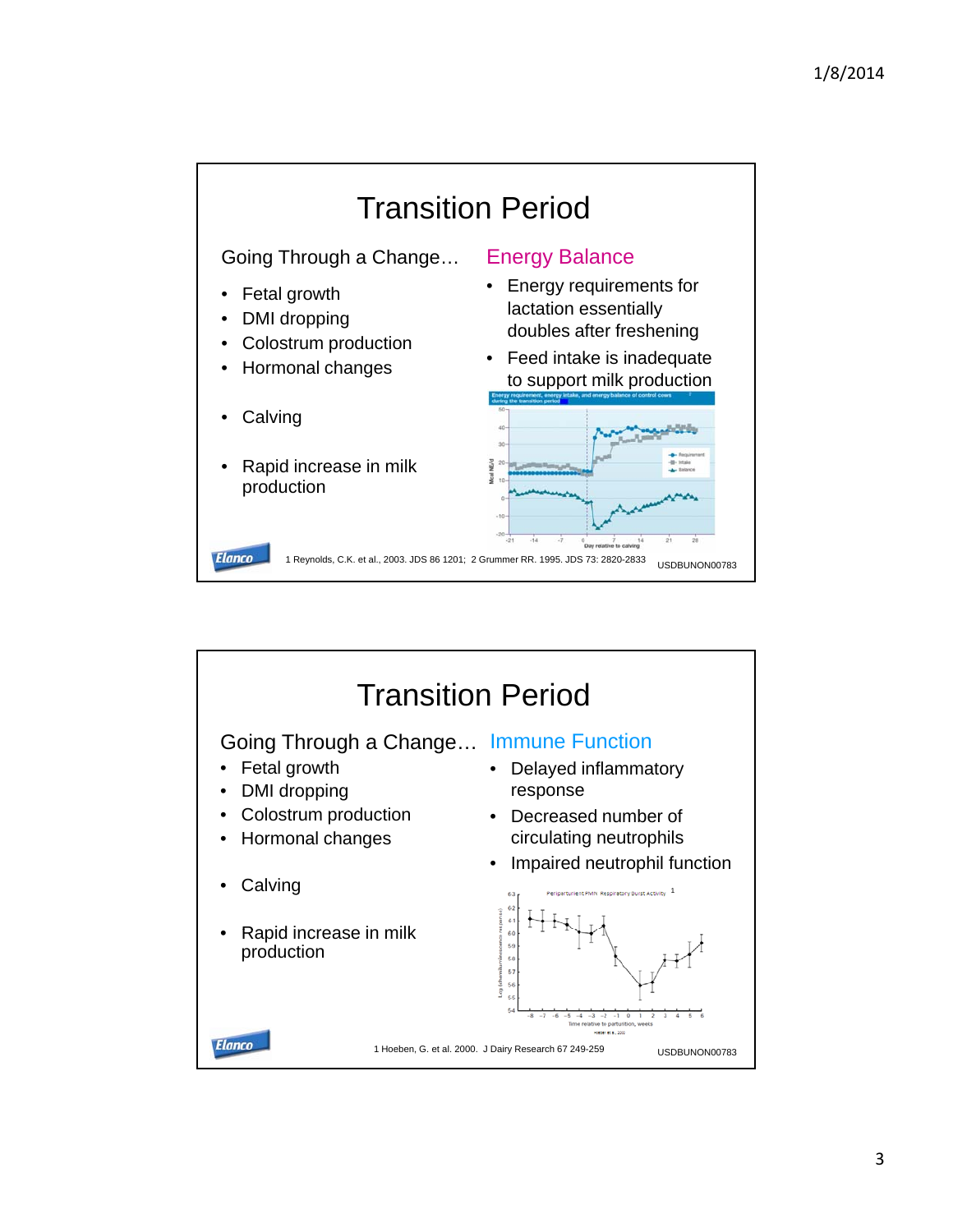## Rapid Acceleration in Nutrient Needs Around Calving

- Within a few days of calving, mammary requirements increase as compared to uterine demands just before calving:
	- Glucose 2.7 X pregnant uterus
	- Amino acids 2.0 X pregnant uterus
	- Fatty acids 4.5 X pregnant uterus
	- *Total "Energy" ~3 X* **pregnant uterus**
- Despite these needs, feed intake is low, resulting in…
	- Negative energy balance: -10 to -15 Mcal/d (or more)
	- Negative protein balance: 500 to -600 g/d (or more)

**Elanco** 

Bell, A. W. 1995. J Animal Sci 73(9):2804-2819.

USDBUNON00783

What is Happening to Feed Intake? **DMI 650 23 NEFA 550 21 19 450 DMI (kg/d) NEFA, mEq/L 17 350 15**  $\frac{1}{250}$ **13 11 150 9 7 50 -21 -18 -15 -12 -9 -6 -3 0 3 6 9 12 15 18 21 Day relative to calving** Overton TR.. 2000.<br>http://vaca.agro.unco http://vaca.agro.uncor.edu/~pleche/material/Material%20II/A%20archivos%20interne **Elanco** t/Alimentacion/transicion.pdf USDBUNON00783 Accessed 1/19/13.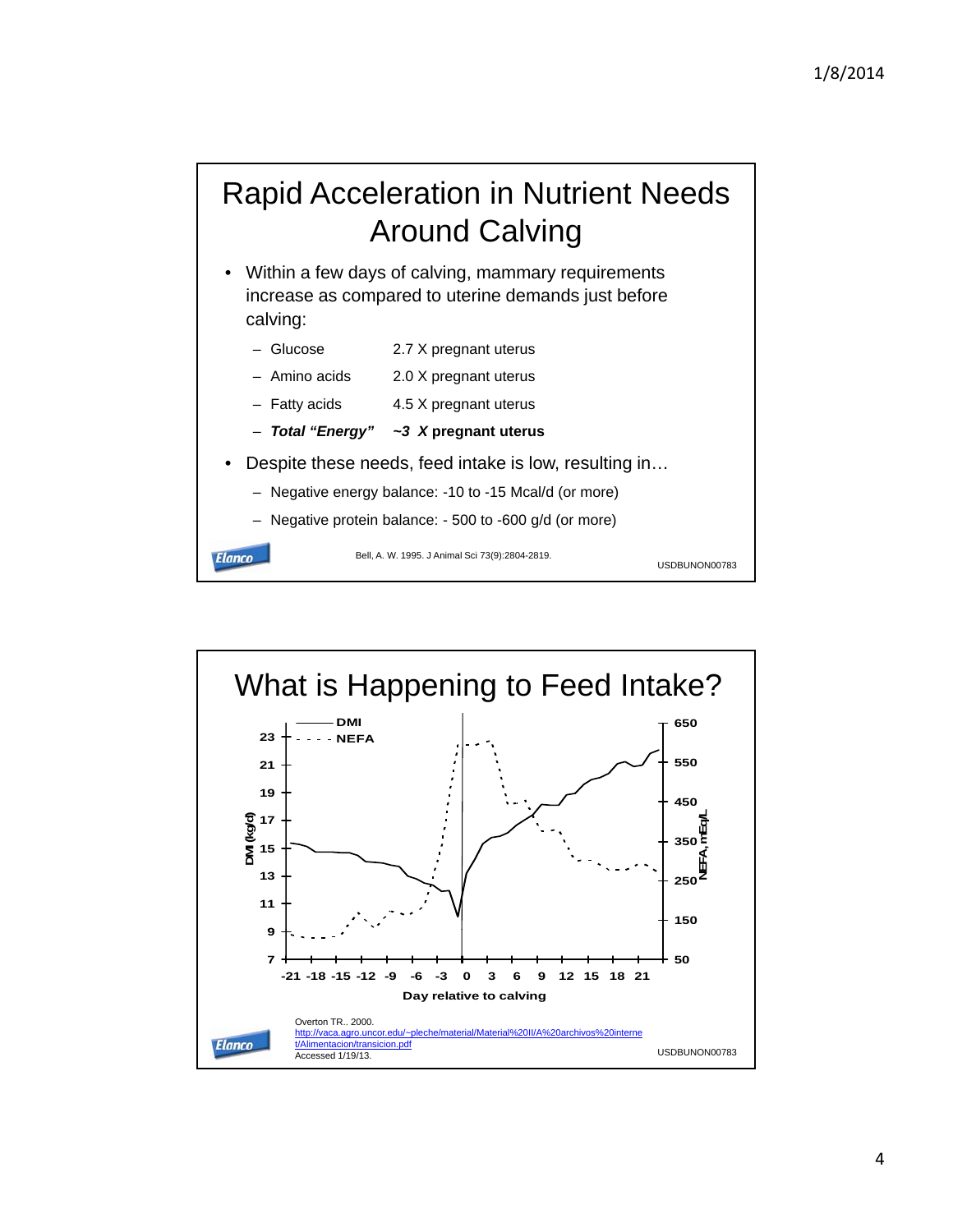

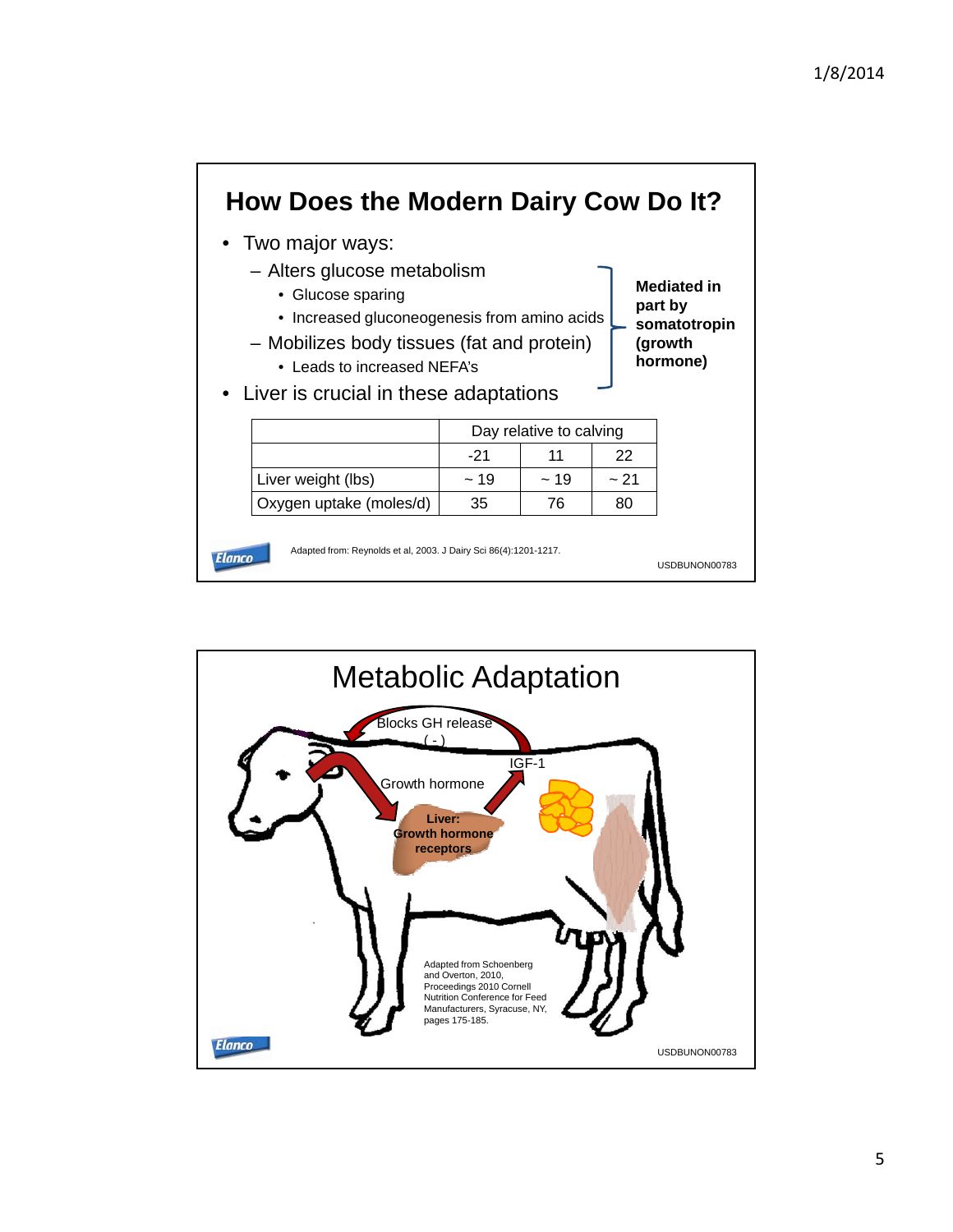

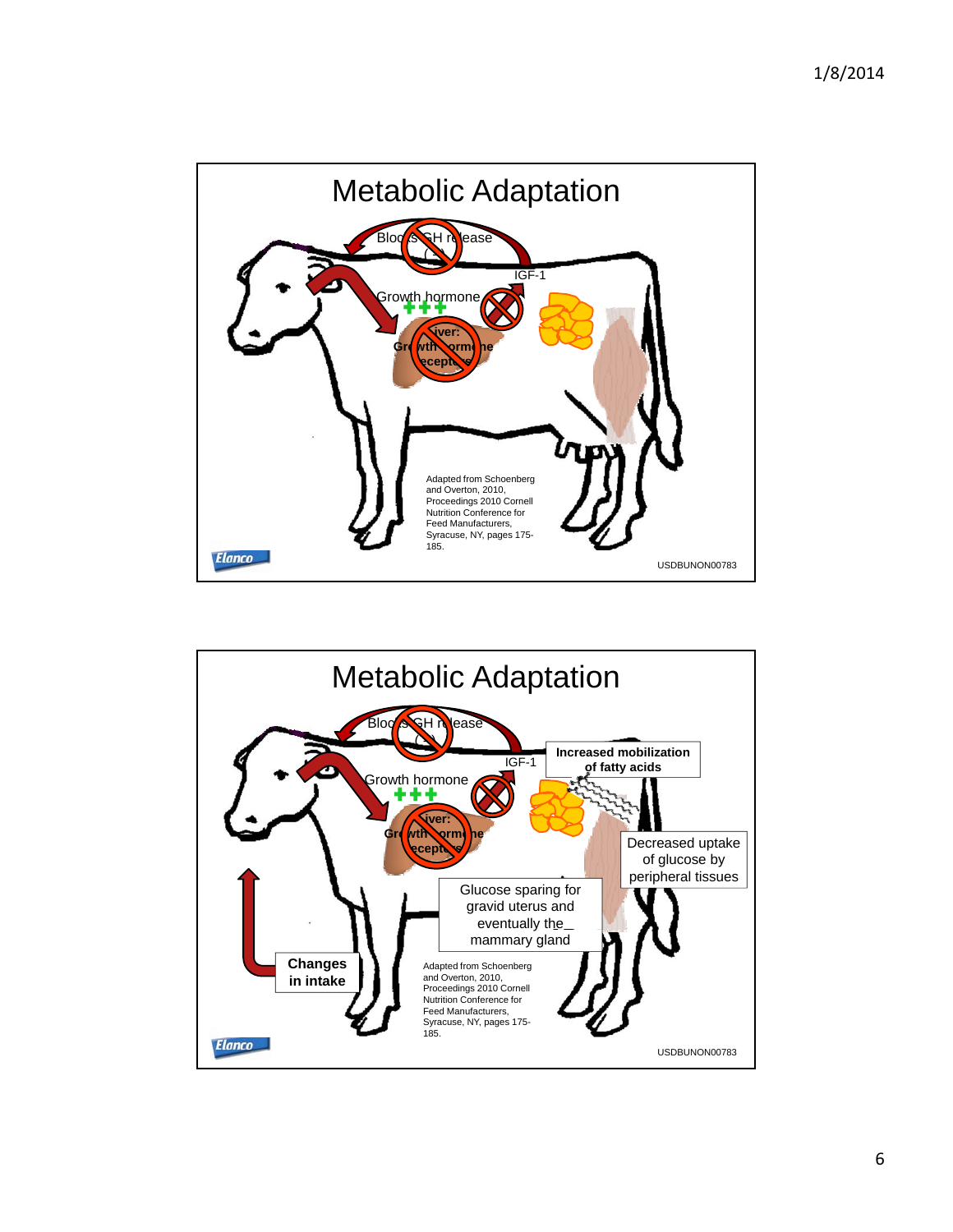

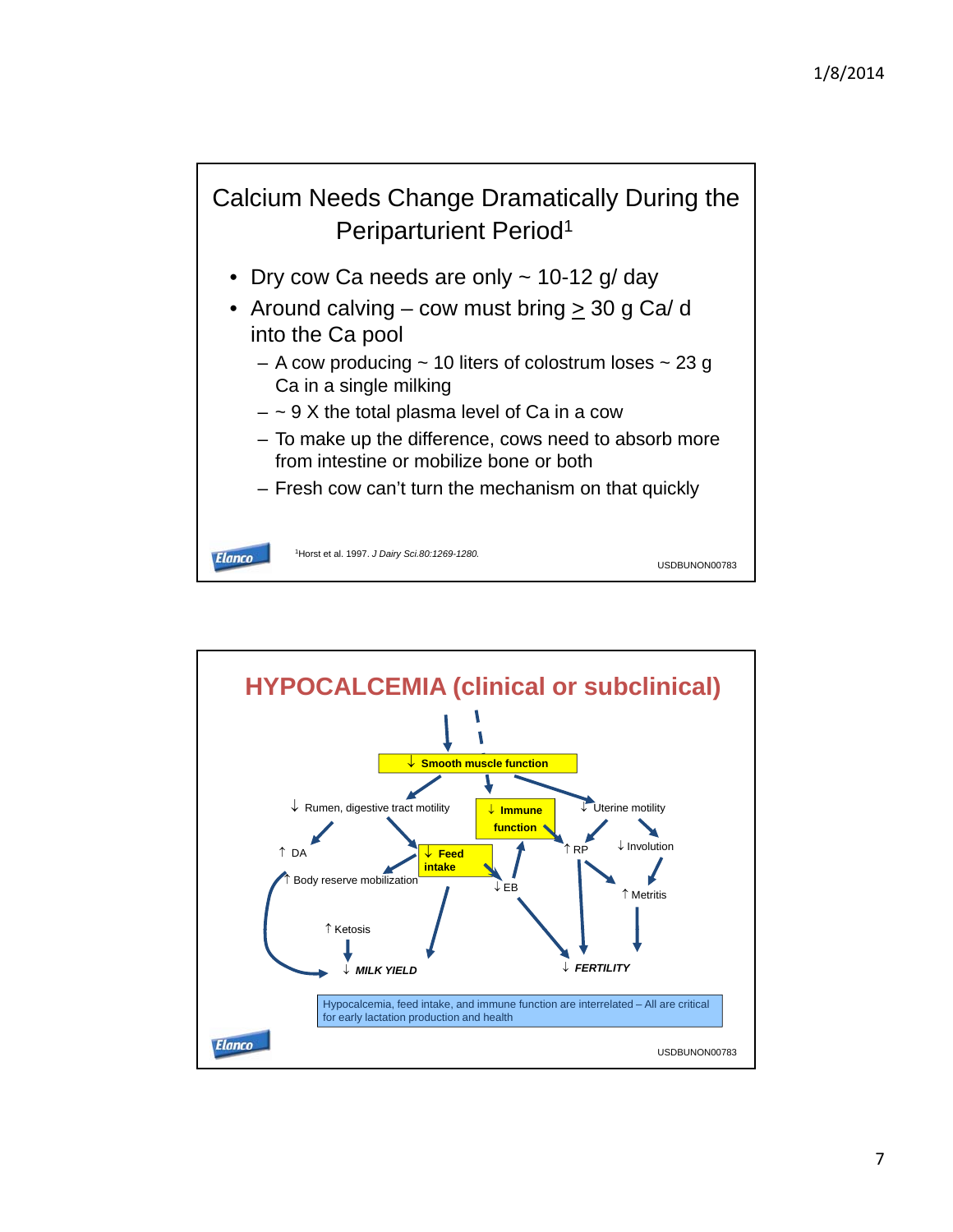

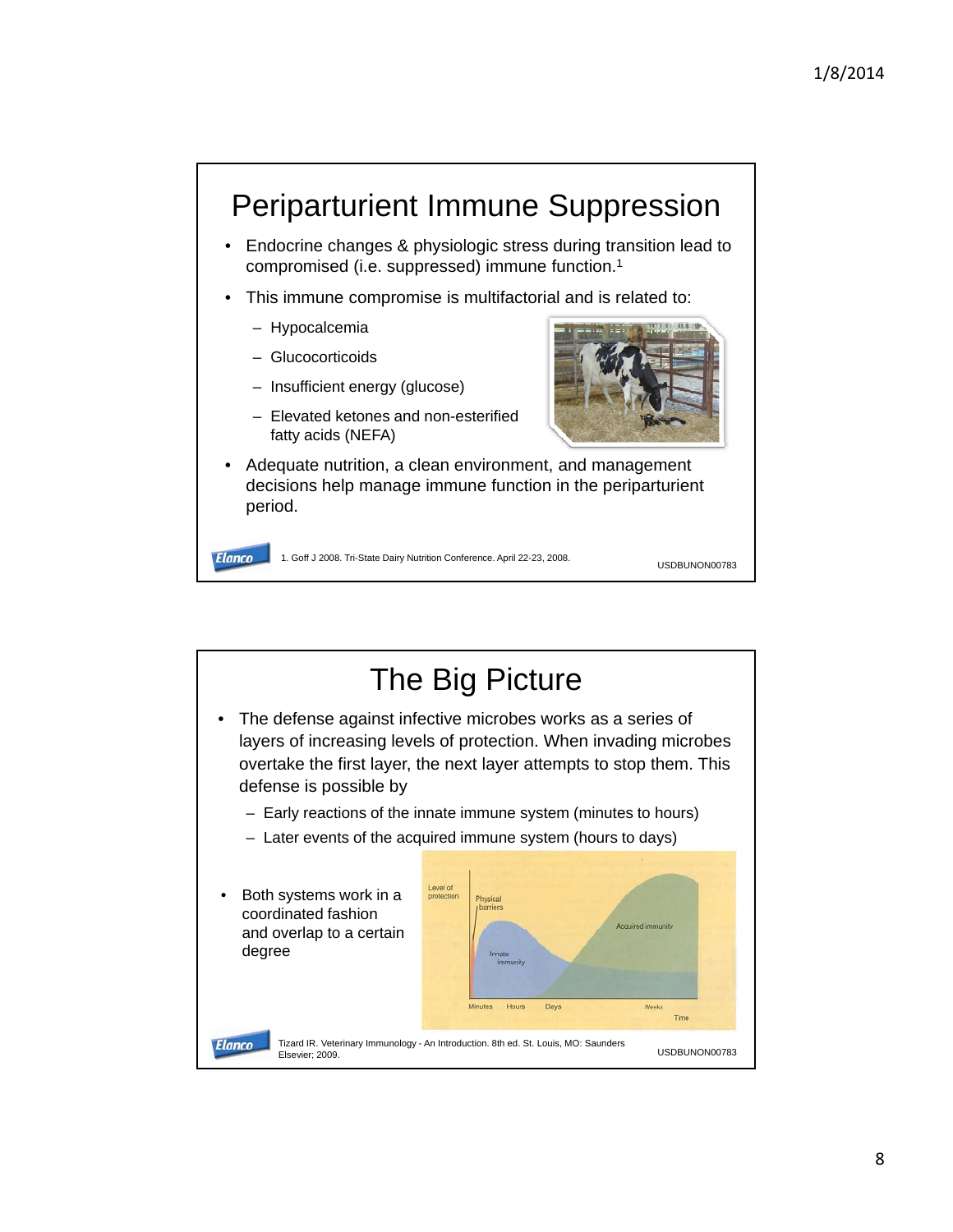

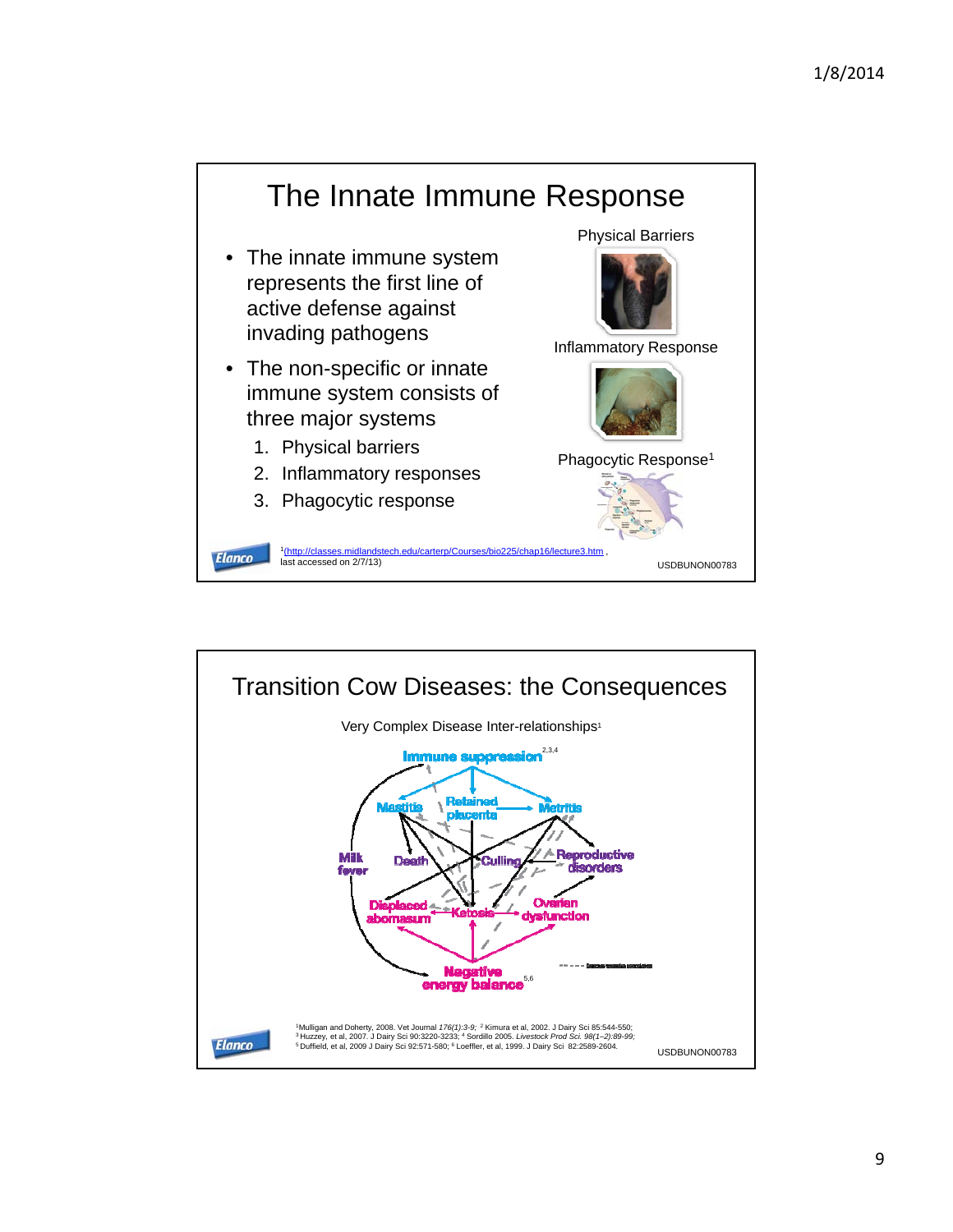USDBUNON00783

## What Can We Do During the Dry Period to Combat These Transition Challenges?

- Control the energy intake in far dry cows  $-$  Goldilocks approach – not too much, not too little
- Achieve adequate MP levels during far off and close up
- Manage risk of hypocalcemia during close up
- Manage environment to minimize stress and weight loss during dry period
- Provide adequate and comfortable resting access
- Remove other stressors (overcrowding, mixed parities, etc)
- Consider specific feed additives
- Be careful with pen moves
- Beware long days dry
- Optimize days in close up pen

**Elanco** 

What Can We Do in Early Lactation to Combat These Transition Challenges? • Use high quality feed ingredients (properly balanced) to promote DMI • Manage environment to minimize stress and weight loss during fresh period • Provide adequate and comfortable resting access • Remove other stressors (overcrowding, mixed parities, excessive standing times, excessive walking distances, etc) excessive standing times, excessive walking distances, • Consider specific feed additives • Be careful with pen moves • Promptly identify and appropriately treat fresh cow disorders**Elanco** USDBUNON00783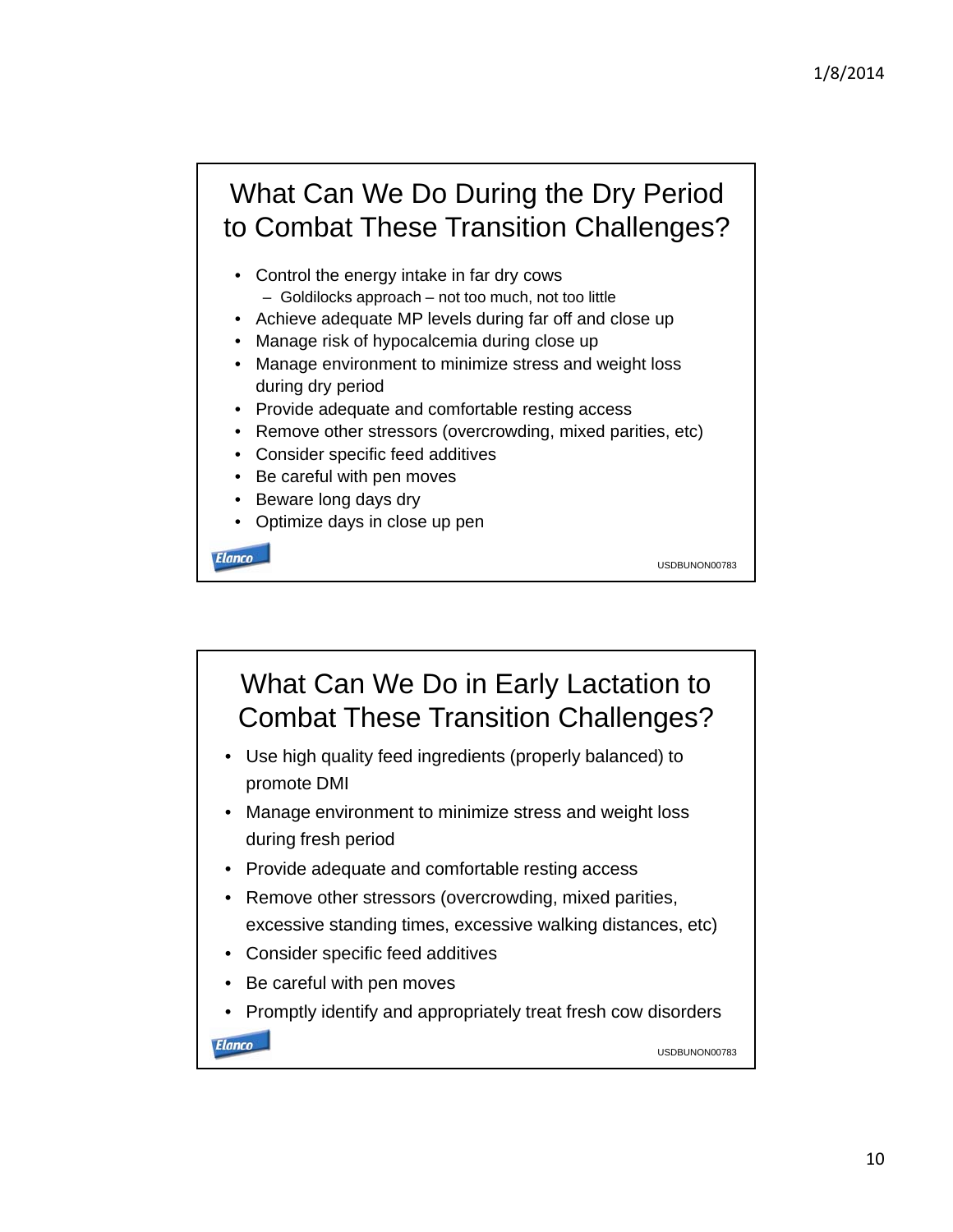

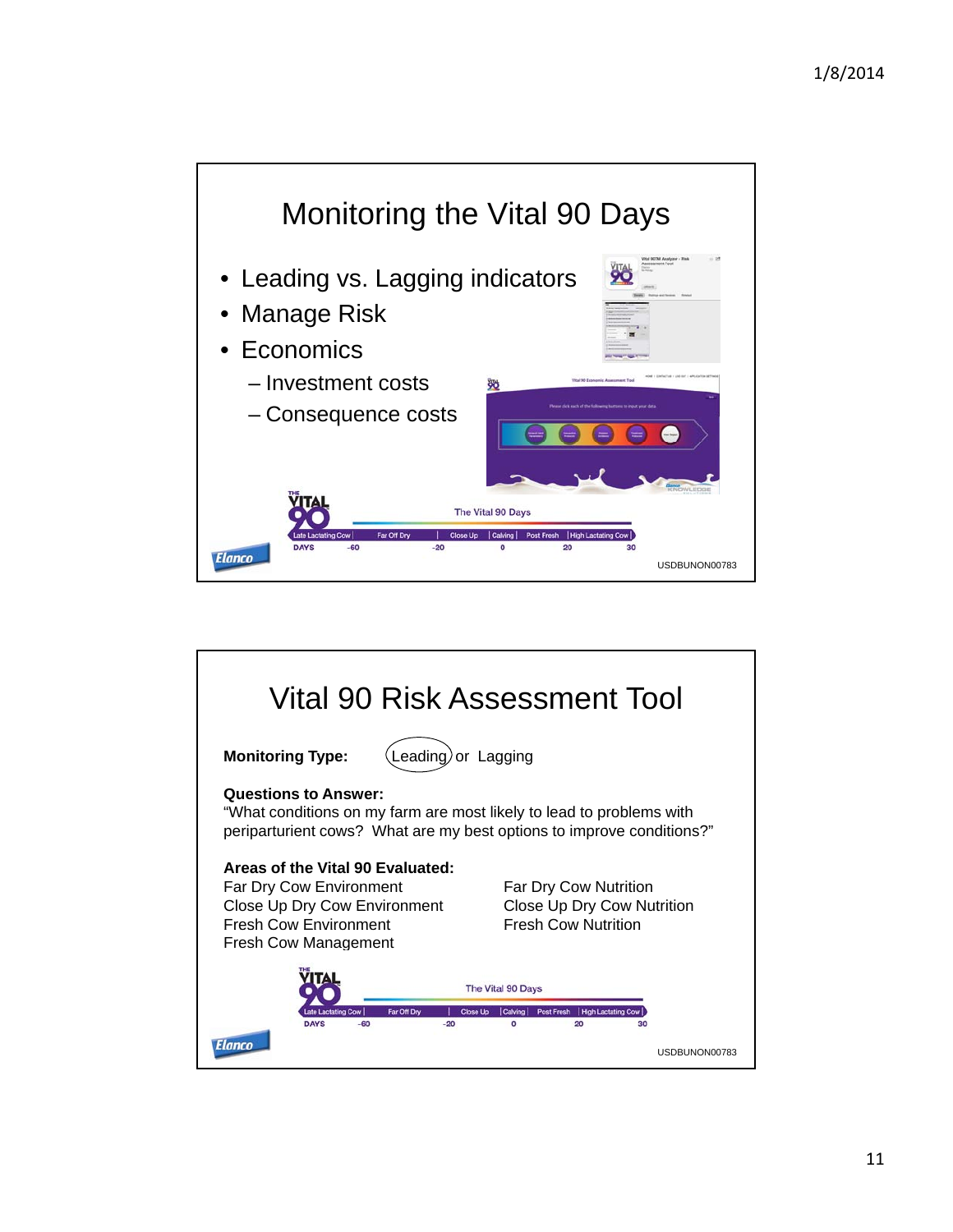

|        | <b>Report From Risk Assessment Tool</b>                                                                                                                                                                                                                                                                                                                                                                                                                                                                                                                                                                                                                                                                                                                                                                                                                                                                                                                                                                                                                                                                                                                                                                                                                                                                                                                                                                                                                                                                                                                                                                                                |               |
|--------|----------------------------------------------------------------------------------------------------------------------------------------------------------------------------------------------------------------------------------------------------------------------------------------------------------------------------------------------------------------------------------------------------------------------------------------------------------------------------------------------------------------------------------------------------------------------------------------------------------------------------------------------------------------------------------------------------------------------------------------------------------------------------------------------------------------------------------------------------------------------------------------------------------------------------------------------------------------------------------------------------------------------------------------------------------------------------------------------------------------------------------------------------------------------------------------------------------------------------------------------------------------------------------------------------------------------------------------------------------------------------------------------------------------------------------------------------------------------------------------------------------------------------------------------------------------------------------------------------------------------------------------|---------------|
|        | 12:01 PM<br><b>4 40% RD</b><br><b>Transmiss</b> The Vital 90" Analyzer<br>a<br><b>Resend Email</b><br><b>Report Preview</b>                                                                                                                                                                                                                                                                                                                                                                                                                                                                                                                                                                                                                                                                                                                                                                                                                                                                                                                                                                                                                                                                                                                                                                                                                                                                                                                                                                                                                                                                                                            |               |
|        | Elanco<br>GB-15-2013<br><b>KNOWLEDGE</b><br>Consultant: Darren, Text McGoo<br>The Vital 90™ Risk Assessment Report<br><b>Risk Level - Moderate</b><br>Far Dry Cows<br>Close Up Dry Cows<br>Maternity and Fresh Cows<br>Employment<br><b>Multi-Hillery</b>                                                                                                                                                                                                                                                                                                                                                                                                                                                                                                                                                                                                                                                                                                                                                                                                                                                                                                                                                                                                                                                                                                                                                                                                                                                                                                                                                                              |               |
|        | Areas of greatest opportunity<br>Far Dry - Feeding Management<br>Describe body condition.<br><b>Your Answer</b><br>$>25\%$ of coves are $>4.0$<br><b>Your Notes:</b><br><b>Best Answer</b> .<br>$= 10\%$ of cows are $> 4.0$                                                                                                                                                                                                                                                                                                                                                                                                                                                                                                                                                                                                                                                                                                                                                                                                                                                                                                                                                                                                                                                                                                                                                                                                                                                                                                                                                                                                           |               |
| Elanco | Background:<br>Body condition scoring (BCS) is an inexpensive and relatively easy tool to use for ongoing assessment of cows within the VitaBO™<br>period. Once people are properly trained, results are reasonably repeatable across observers using the current 1 to 5 system for<br>dairy cattle". During the preparturn pariod, high condition scores (> 3.5 or 4.0) have been associated with increased risk of dystocial<br>and stillbirth', ketcols during the postparturn period',", and a regative impact on future milk production". It is inevitable that herds<br>are likely to have a few fat cows (BCS >3.75) but large rurribers of fat cows usually indicates problems with reproductive<br>performance, resulting in cows staying in lactation too long, or perhaps are exidence of a previous abortion storm.<br>1. Ferguson JD, Galligan DT, Thomsen N. Principal description of body condition score in Holstein cows. J Dairy Sci.<br>1984 7789 2695 2703<br>2. Chassagne M. Barresin J. Chacomac JP. Risk factors for stilbirth in Holzlain hellers under field conditions in France: a<br>prospective survey. Theriogenstopy. 1999;51dll;1477-1488.<br>3. Gillund P. Reksen O. Gr. Nr YT, Karberg K. Body Condition Related to Ketosis and Reproductive Performance in Norwegian<br>Dairy Cows, Journal of dairy science, 2001; 848); 1390-1398.<br>4. Rule E, Berghaus RD, Rapricki P, Godden SM, Overton MW. The effect of injectable butaphosphen and cyanocobalarvin on<br>postparture serum bela-hydroxybutyrate, calcium, and phosphonus concentrations in dairy cattle, J Dairy Bci. Mar 2010;63(3):978- | USDBUNON00783 |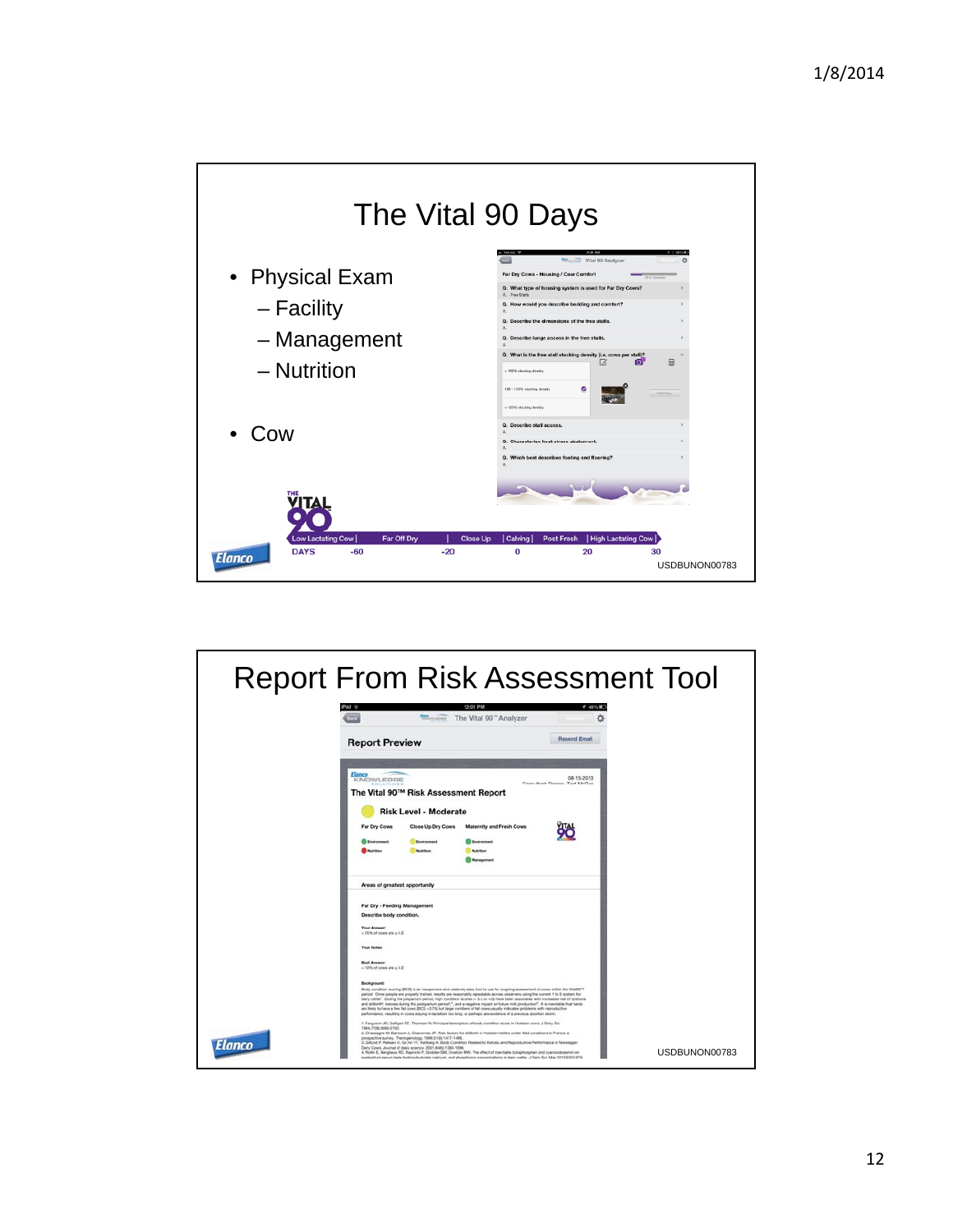

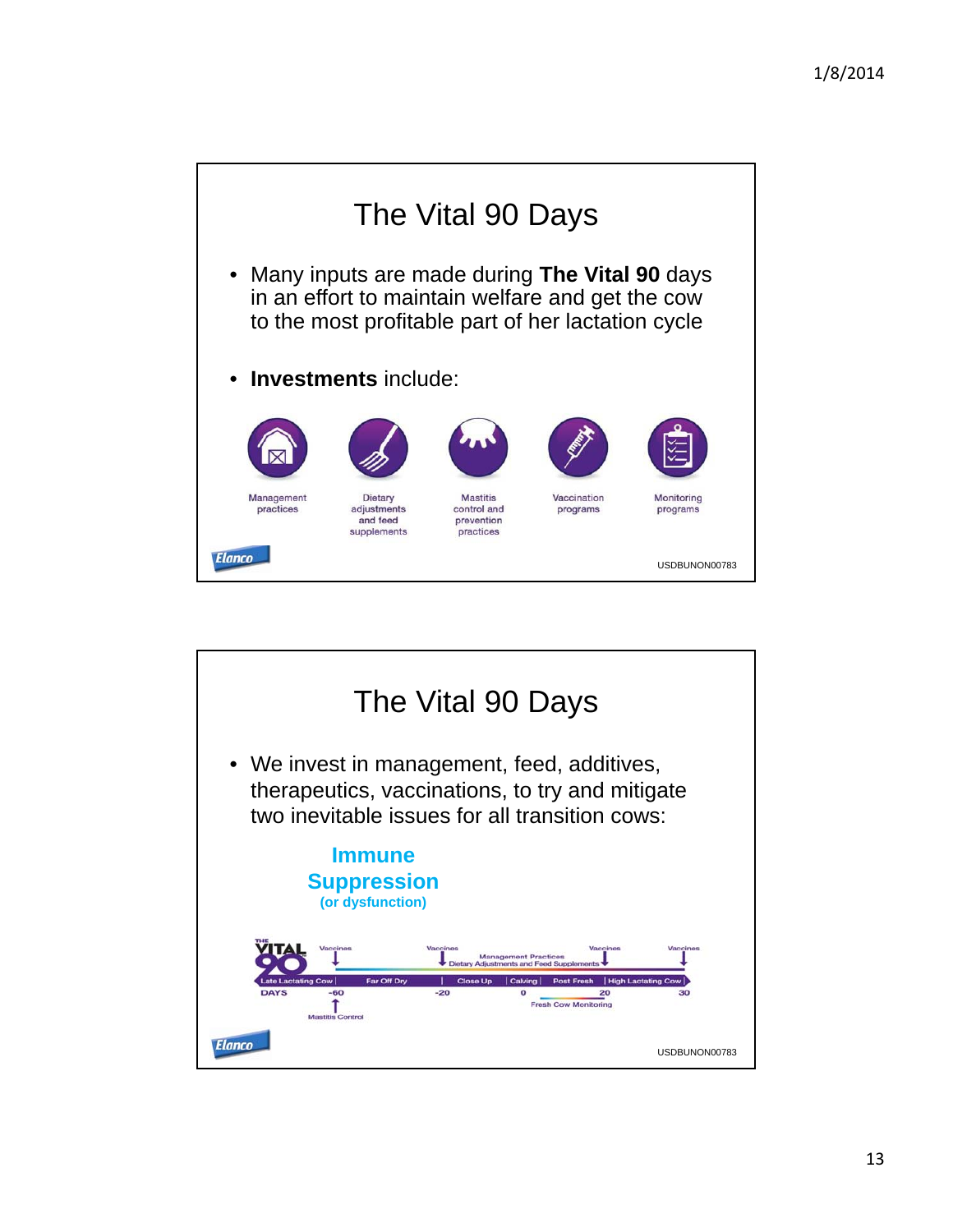

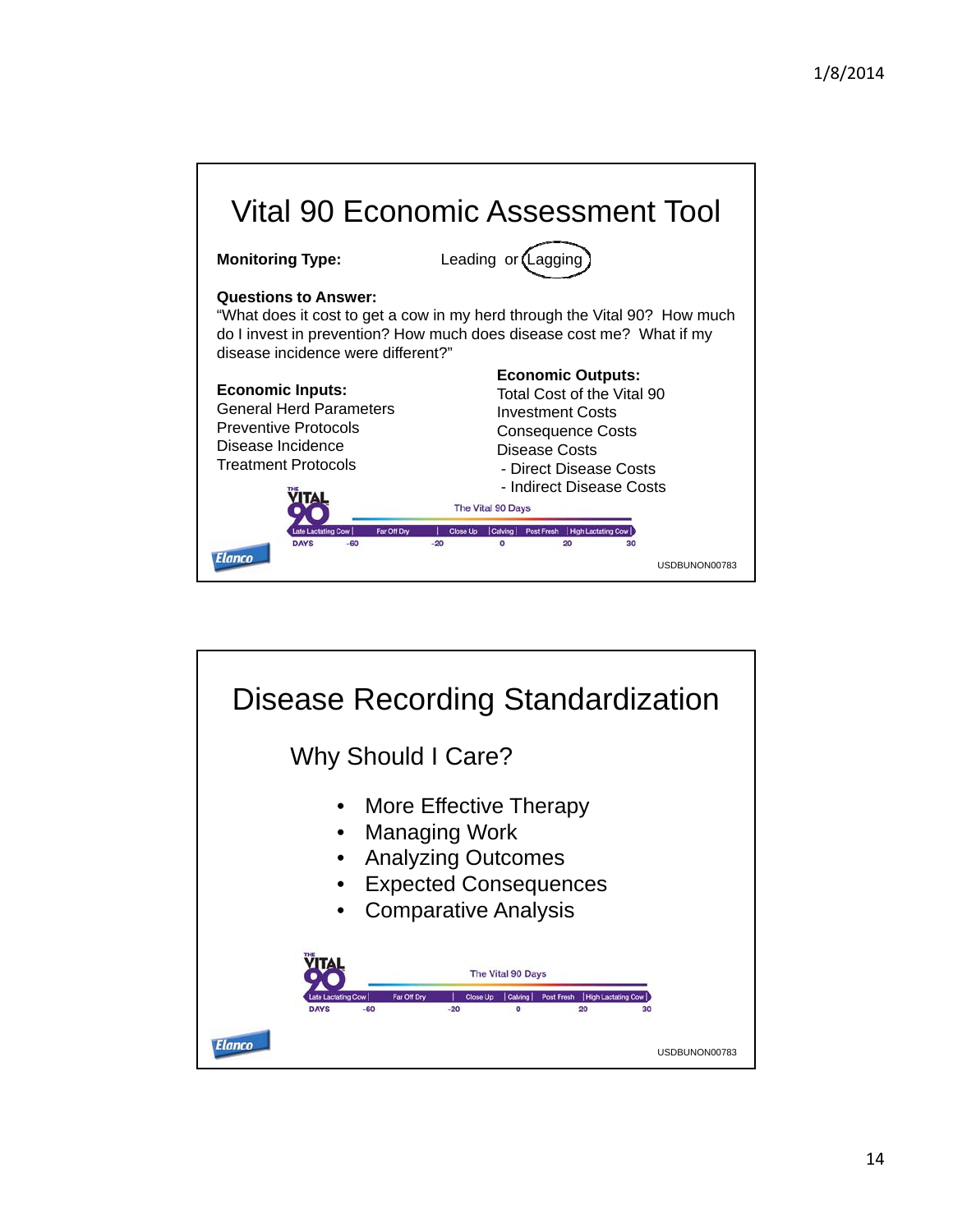

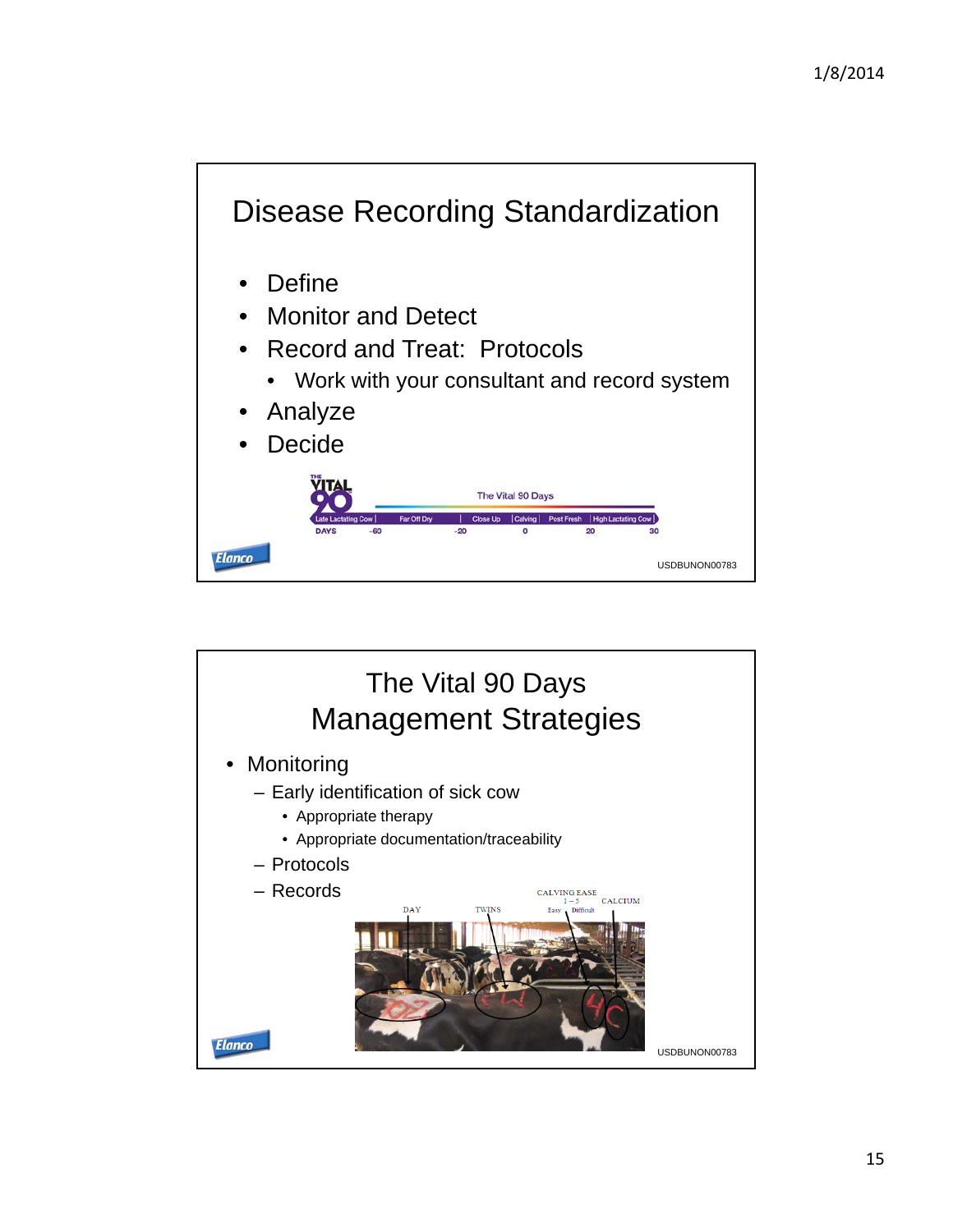

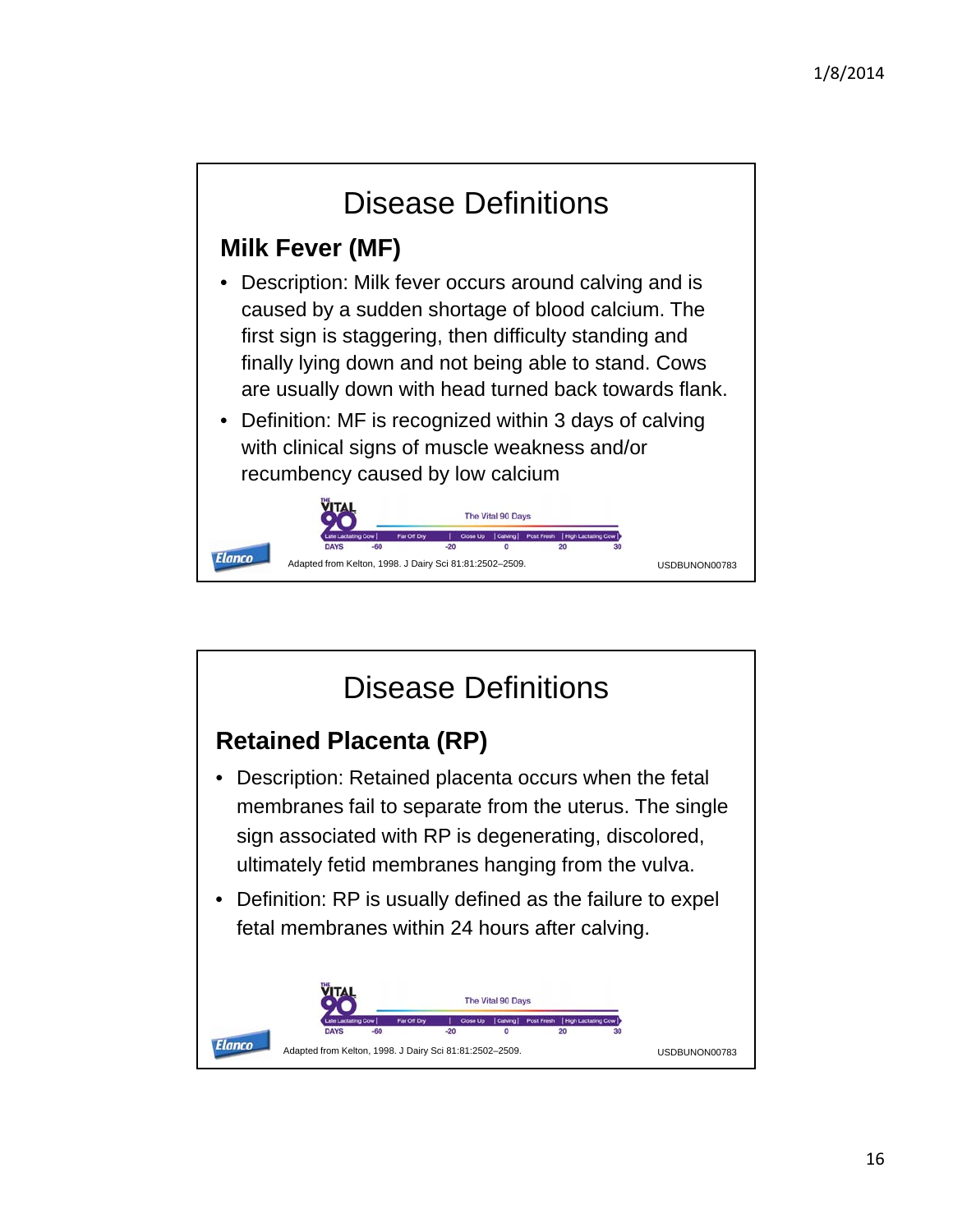

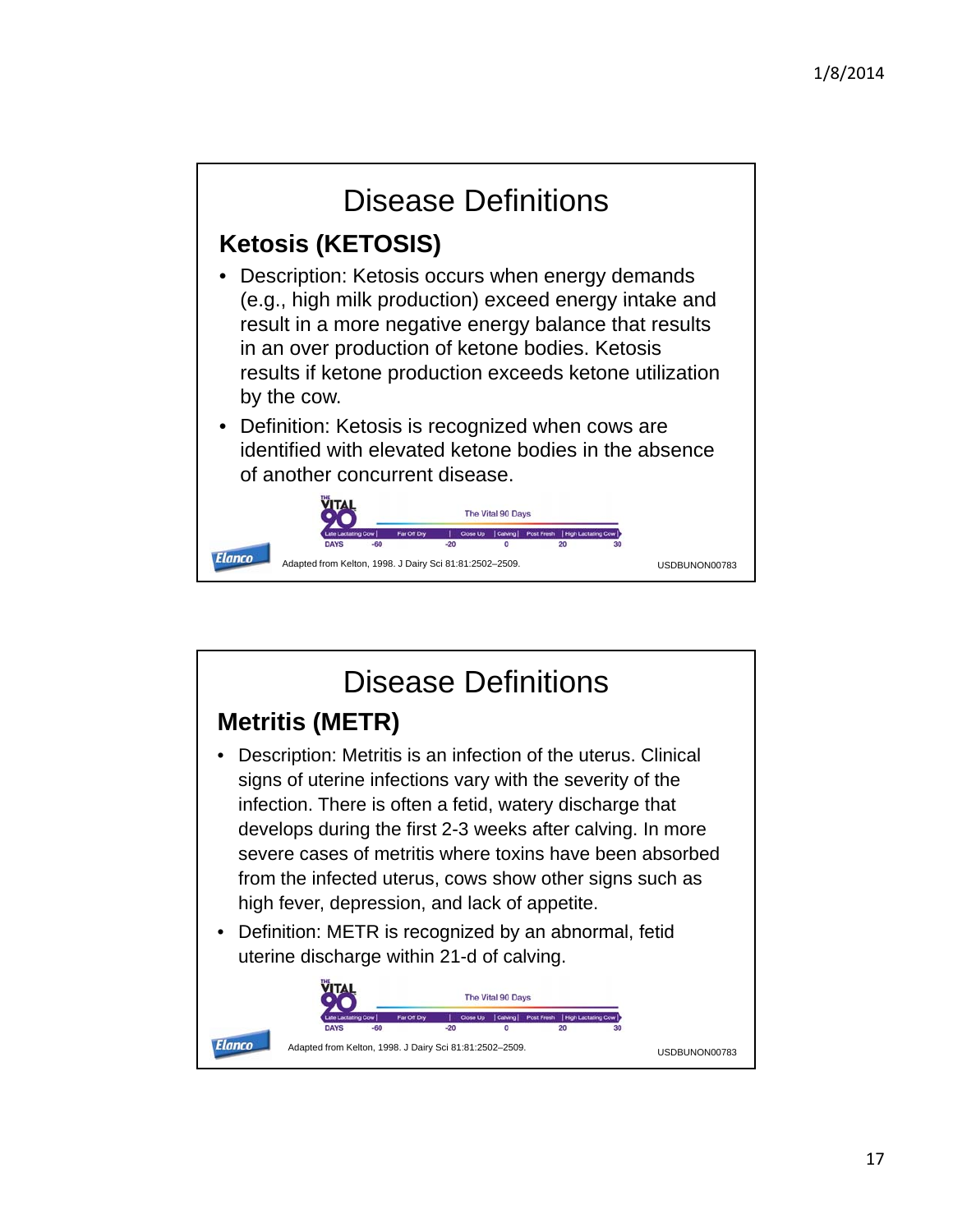

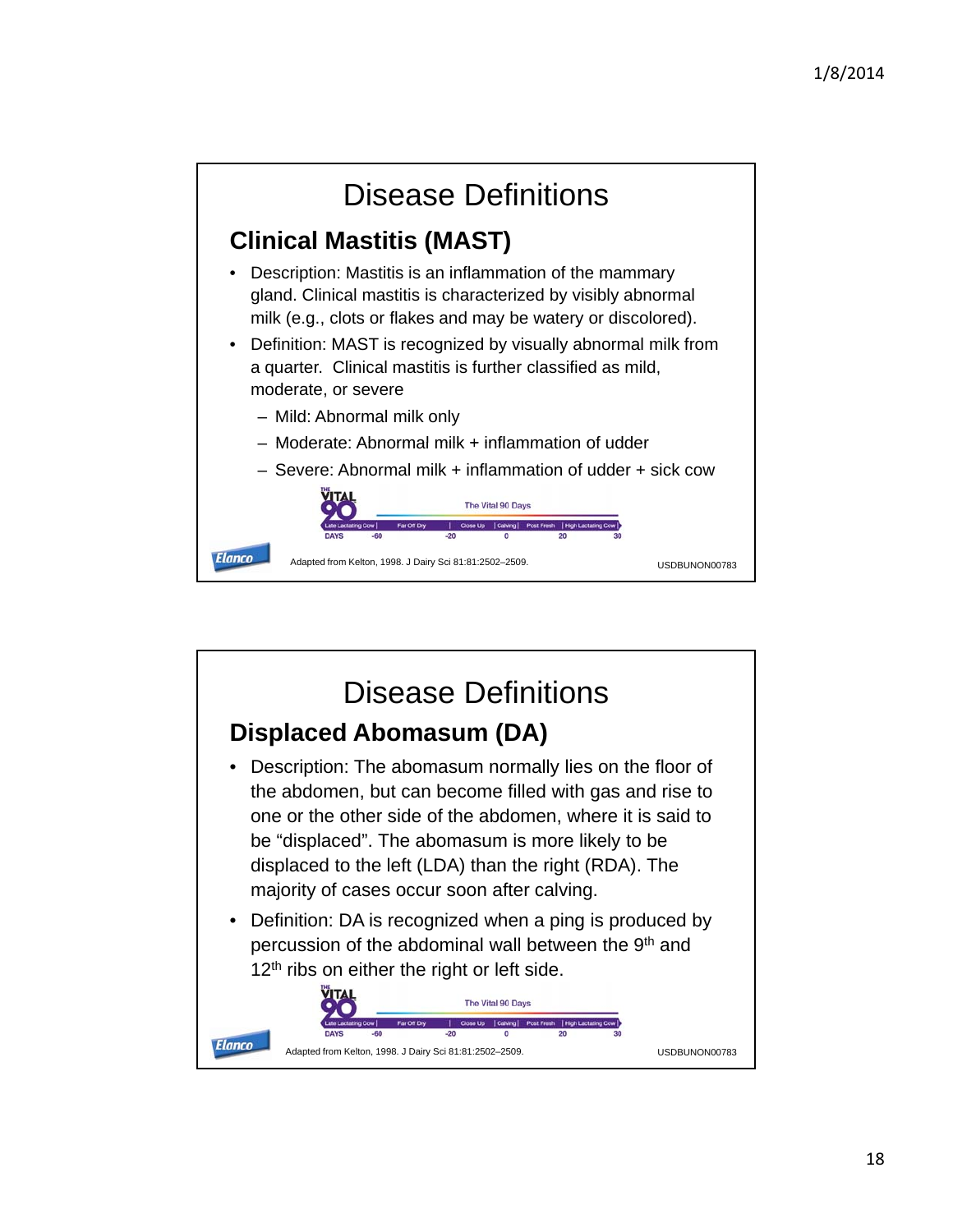

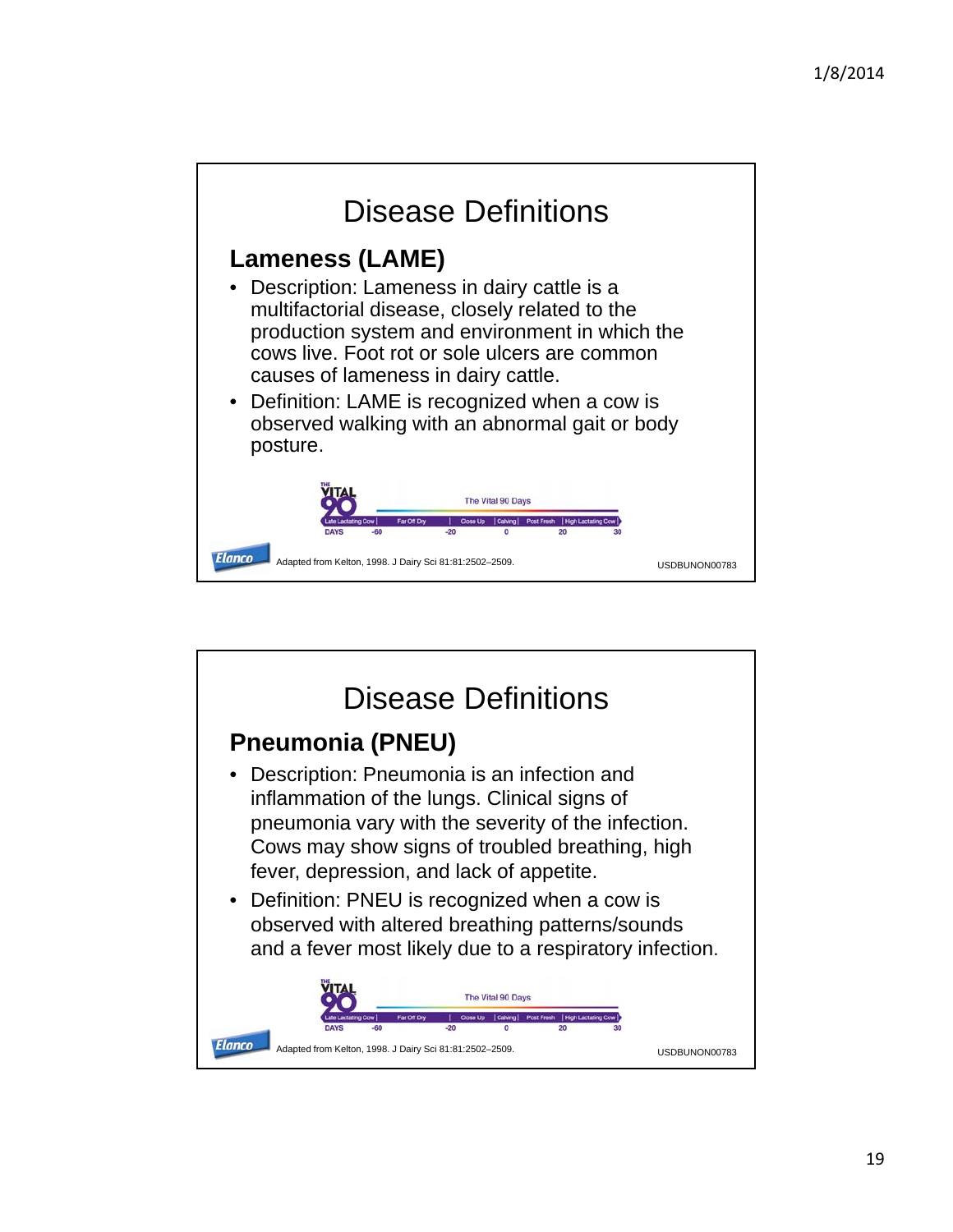

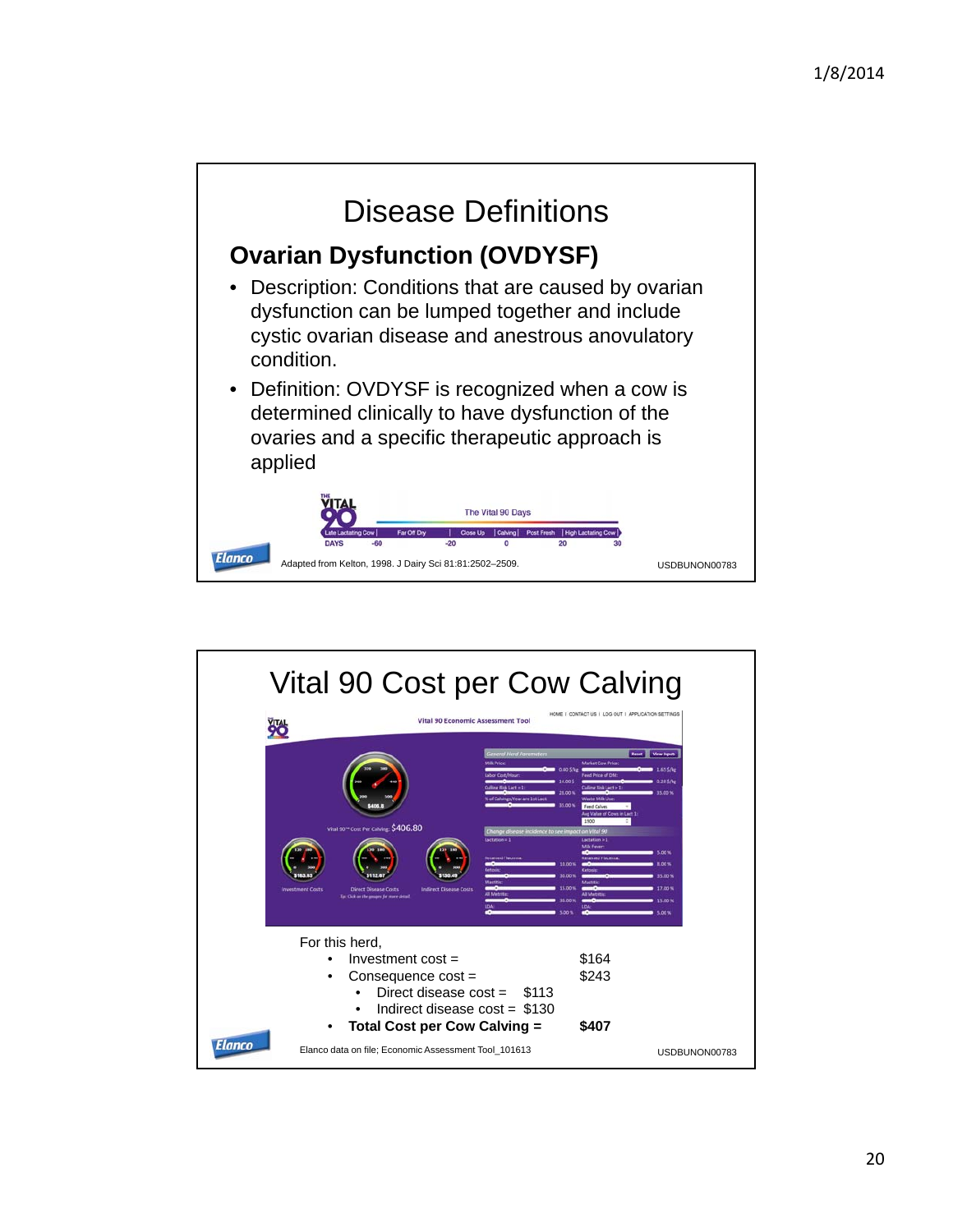